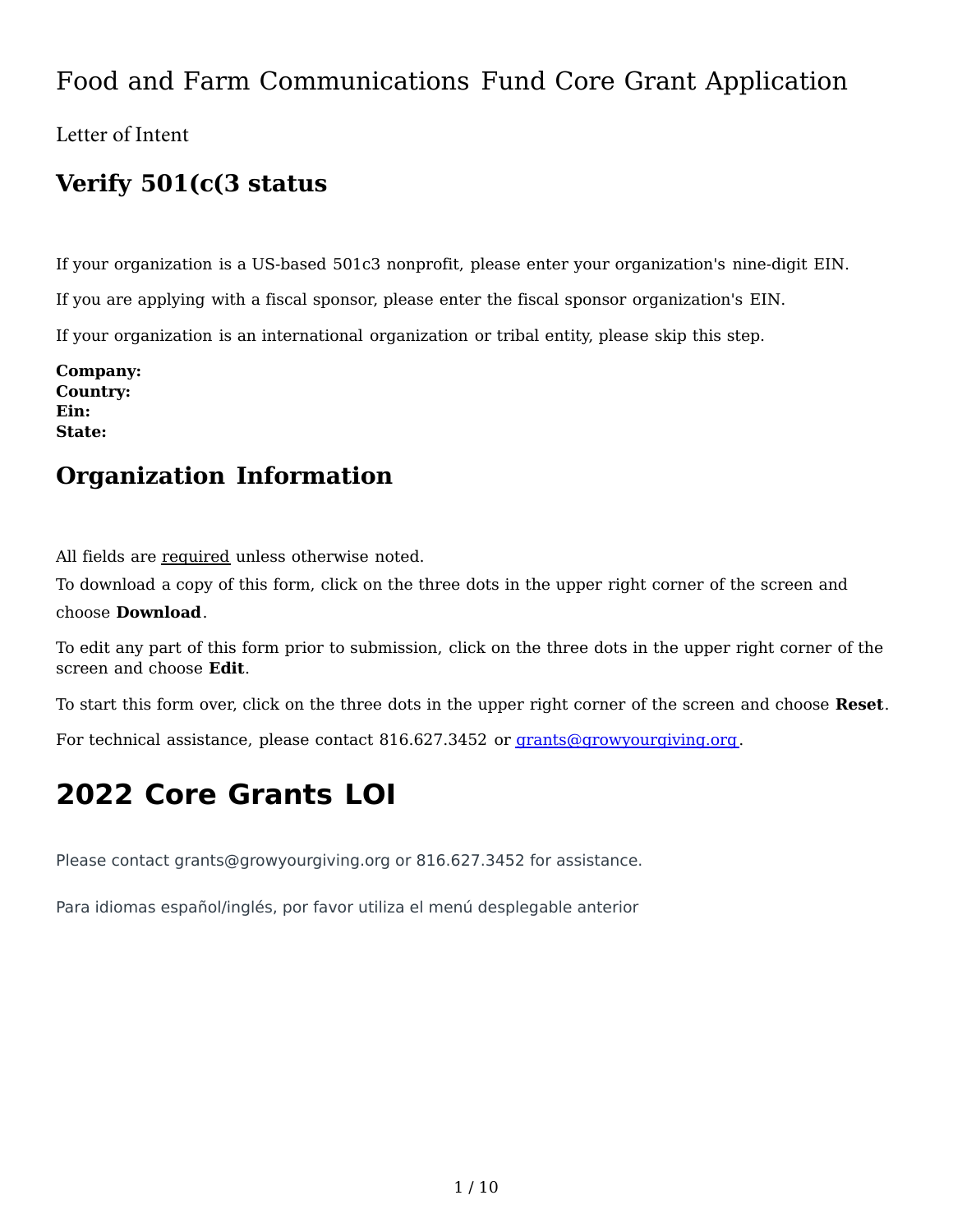### **Applicant Organization Information**

Please enter the information for the agency applying.

| <b>Applicant Organization Name</b>             |  |
|------------------------------------------------|--|
| Employer Identification Number (EIN) or Tax ID |  |
| Address                                        |  |
| City                                           |  |
| County                                         |  |
| State                                          |  |
| Postal Code                                    |  |
| Phone Number (including extension)             |  |
| Applicant Website                              |  |

#### **Do you have a fiscal sponsor?**

Notifications will be sent to both the organization and the fiscal sponsor. If applicable, grant payments will be made payable to the fiscal sponsor and will be mailed to the fiscal sponsor.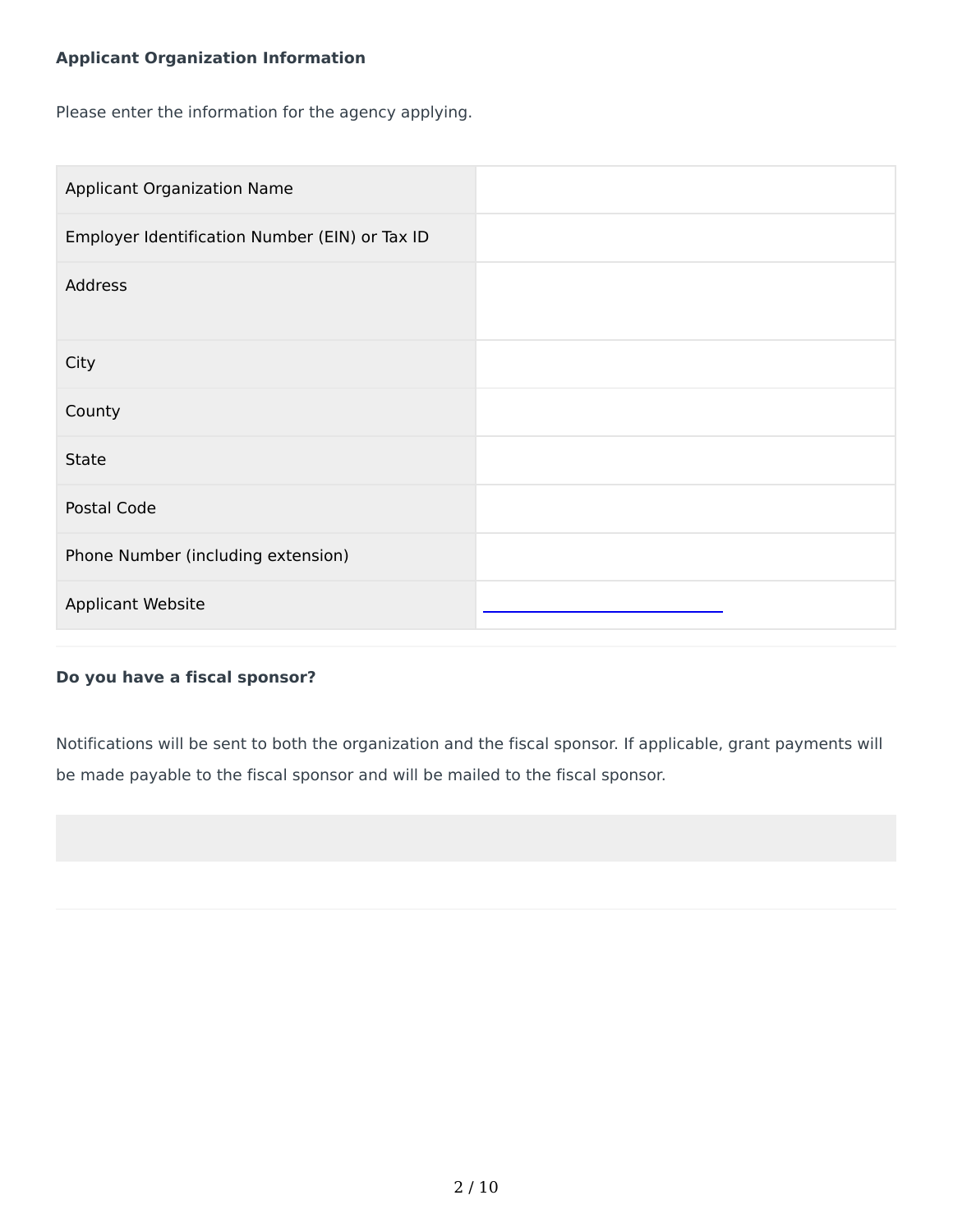### **Fiscal Sponsor Information**

Please complete the fields below on behalf of your fiscal sponsor.

Follow these **[instructions](https://gkccf.smapply.io/protected/resource/eyJoZnJlIjogMTAzNDQwNzMwLCAidnEiOiAxNDQ5Mzh9/)** to give this individual the ability to review the application and receive email notifications if appropriate.

| Fiscal Sponsor Organization Name               |  |
|------------------------------------------------|--|
| Employer Identification Number (EIN) or Tax ID |  |
| Address                                        |  |
| City                                           |  |
| <b>State</b>                                   |  |
| Postal Code                                    |  |
| Phone Number (including extension)             |  |
| Website                                        |  |

### **Applicant Mailing Address**

| Same As Applicant Address Above |  |
|---------------------------------|--|
| Address                         |  |
| City                            |  |
| State                           |  |
| Postal Code                     |  |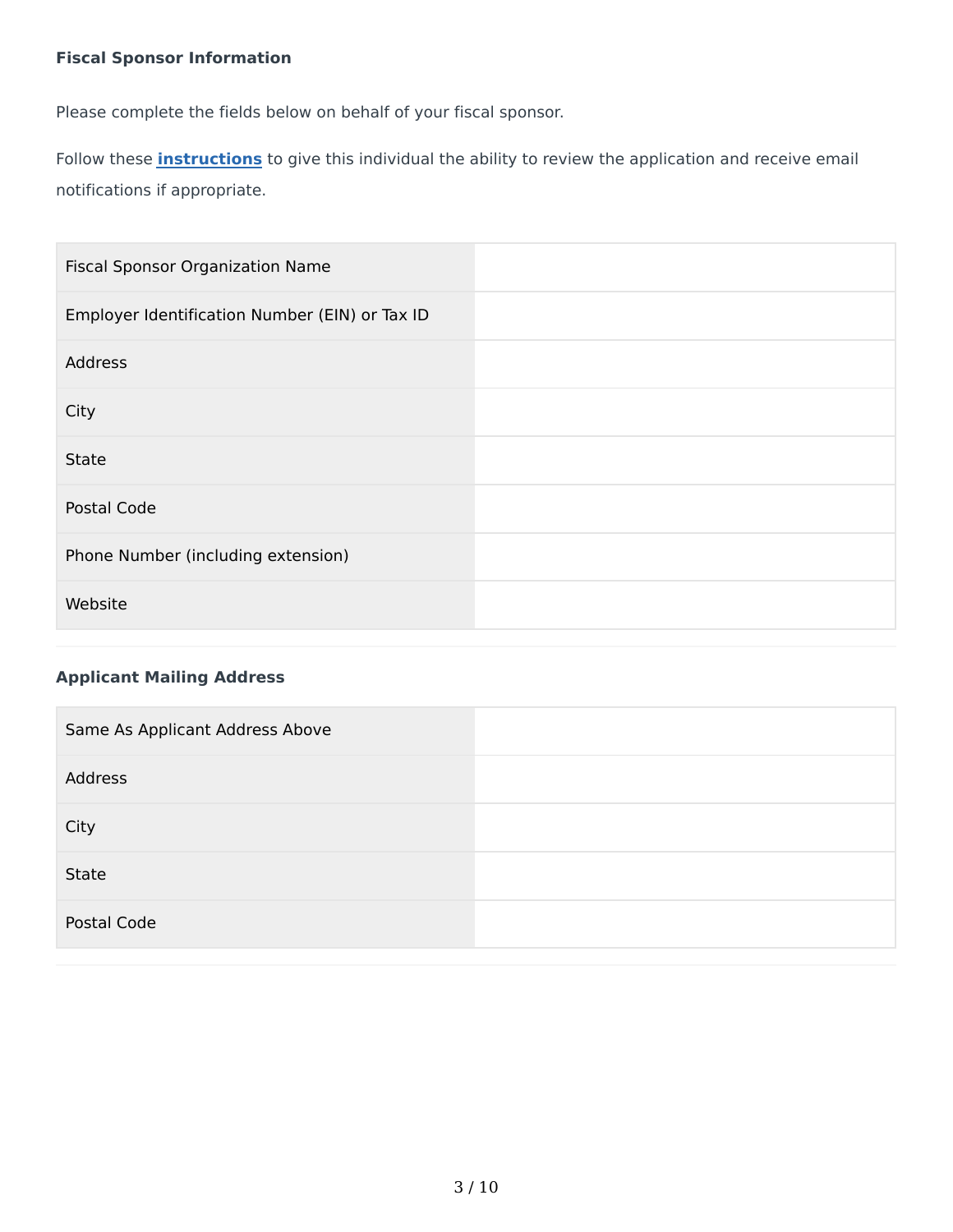#### **Applicant Organization Program Leader**

This individual will be addressed on final communication regarding the grant decision.

Follow these **[instructions](https://gkccf.smapply.io/protected/resource/eyJoZnJlIjogMTAzNDQwNzMwLCAidnEiOiAxNDQ5Mzh9/)** to give this individual the ability to collaborate on the application, receive email notifications and complete reports if selected.

| Prefix                             |  |
|------------------------------------|--|
| First Name                         |  |
| Last Name                          |  |
| Position Title                     |  |
| Phone Number (including extension) |  |
| <b>Email Address</b>               |  |

#### **Application Contact Person**

This individual will be contacted for any questions or follow-up regarding this application.

Follow these **[instructions](https://gkccf.smapply.io/protected/resource/eyJoZnJlIjogMTAzNDQwNzMwLCAidnEiOiAxNDQ5Mzh9/)** to give this individual the ability to collaborate on the application, receive email notifications and complete reports if selected.

| <b>Full Name</b>                   |  |
|------------------------------------|--|
| <b>Position Title</b>              |  |
| Phone Number (including extension) |  |
| <b>Email Address</b>               |  |

## **Core Grants Program Letter of Interest Form**

# **2022**

If you have any technical questions regarding the application site, please contact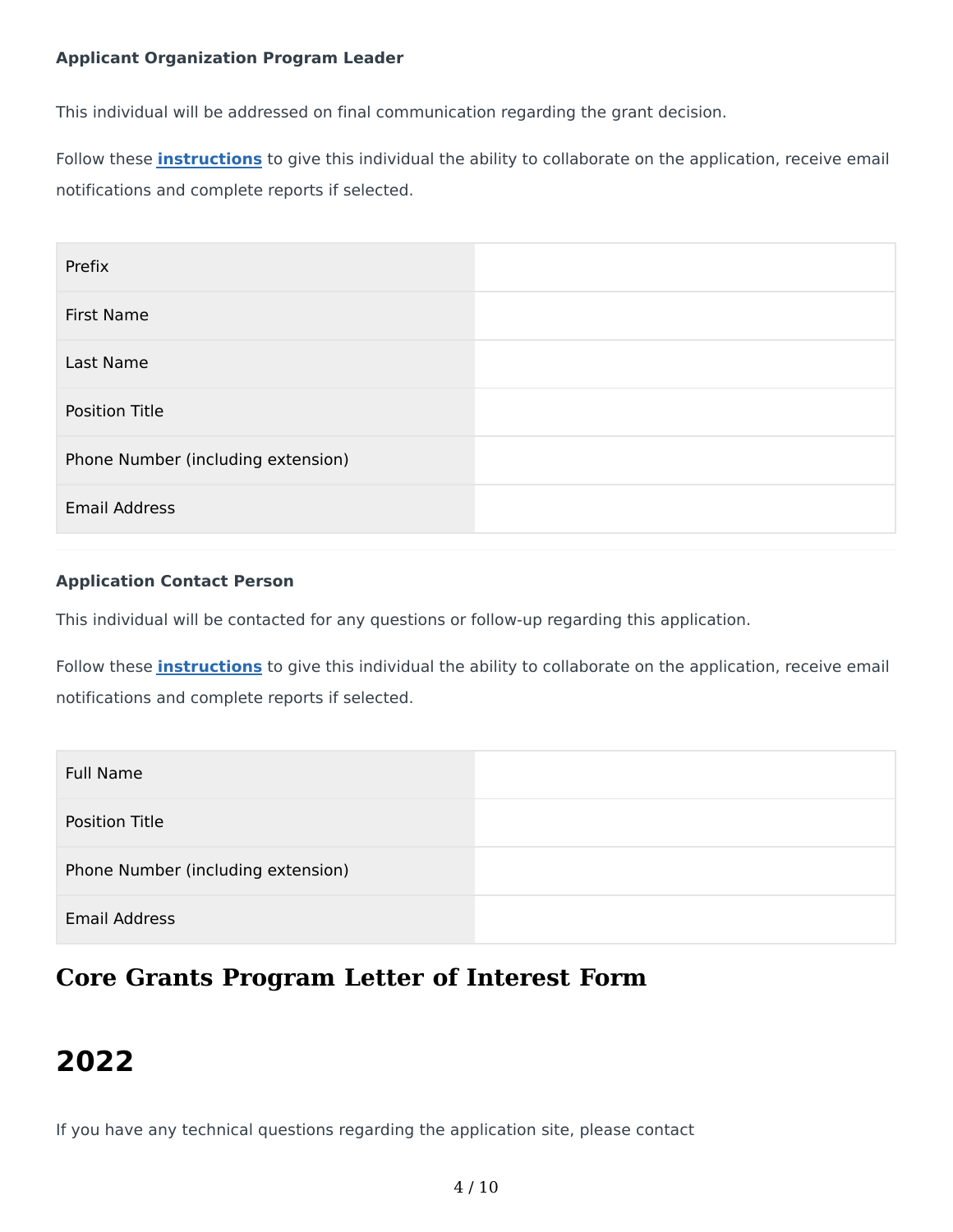Si tienes alguna pregunta técnica sobre el sitio de la solicitud, ponte en contacto con grants@growyourgiving.org.

For Spanish/English language, please use the dropdown above.

Para idiomas español/inglés, por favor utiliza el menú desplegable anterior.

#### **Organizations can submit their application in one of two ways:**

- Submit written responses to the application questions on this website.
- Upload audio or video responses to the application questions to this website.

If you prefer to submit your application by **audio** or video, please use the following guidelines:

- Suggested max length of the recording is seven minutes
- Please answer all application questions in your recording
- **•** Upload your recording using the "Upload a File" button below
- Keep it simple! Please do not spend any money or significant time producing a recording.

If you have any questions about the application, please contact Shavaun Evans at [shavaun@foodandfarmcommunications.org.](mailto:shavaun@foodandfarmcommunications.org)

If you are having challenges with the online portal, please contact the GKCCF Grants Services Team at [grants@growyourgiving.org.](mailto:grants@growyourgiving.org)

#### There are no word limits on responses to the following questions unless otherwise indicated.

#### **Mission**

What is your organization's mission?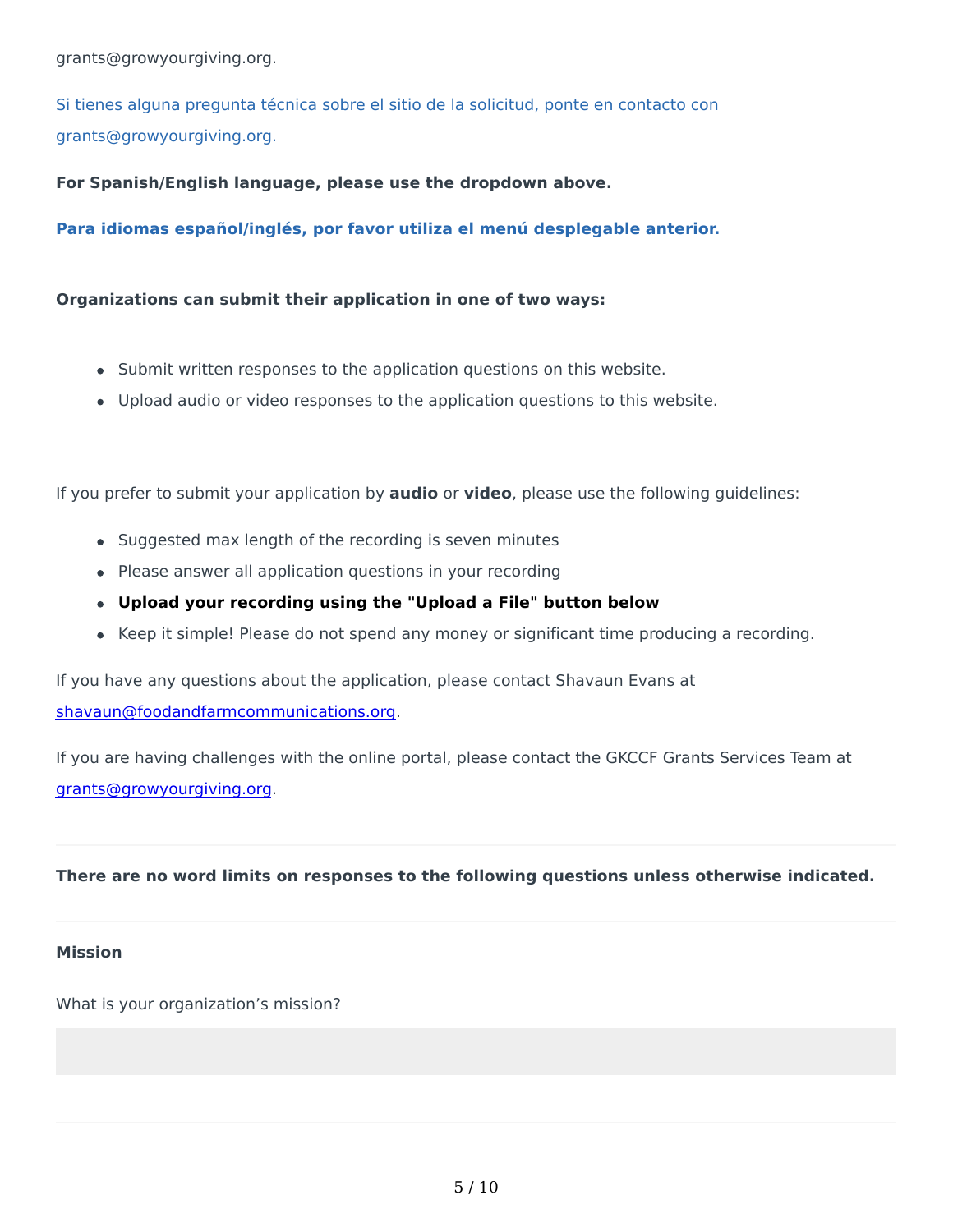#### **Project Name**

Please provide a brief, descriptive name of the project.

#### **Thumbnail Description Of Request**

Please use the following format to capture a brief thumbnail description of your request: [Organization Name], [City, State], seeks [\$Requested Amount] to support [one sentence project description]. Word Limit: 75

#### **Project Overview**

Please provide a brief overview of your proposed project, including the strategic communications needs that will be supported via this request, and a basic timeline. Word Limit: none, but we suggest a limit of 500 words.

As a reminder, eligible activities and expenses include, but are not limited to:

- communications planning and strategy-setting;
- communications-based professional development and training for staff and leadership;
- establishing or updating communications-based platforms, systems, and tools;
- short-term communications staffing support or outside consulting;
- narrative training, development, and integration;
- message framing and testing;
- applied storytelling and development of content, collateral, or media products;
- media pitching and training; digital media/organizing training and campaigns;
- and multi-cultural communications and translations.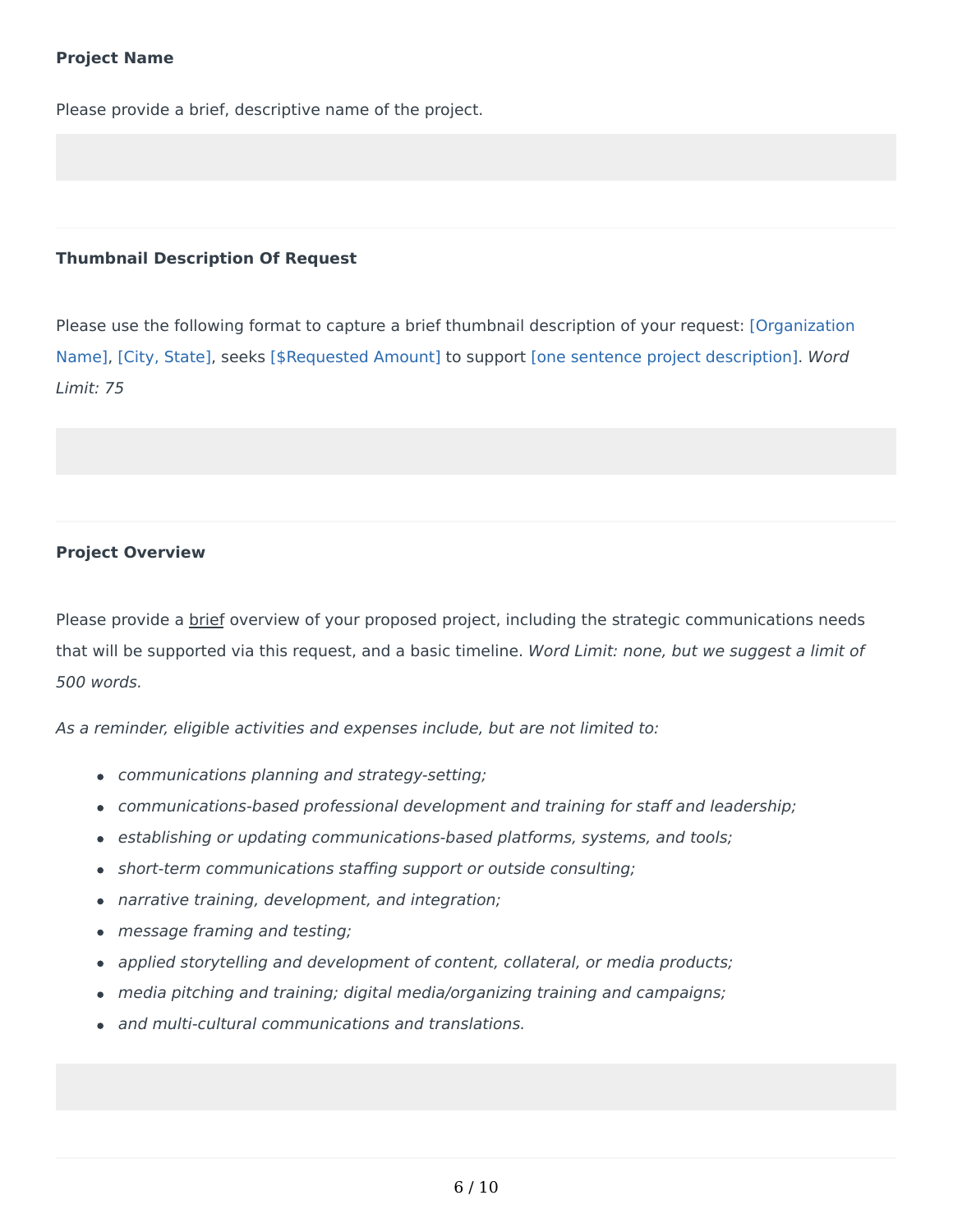#### **Is this a 1-year or 2-year request?**

As a reminder, the Fund is able to make a very limited number of two-year commitments for projects requiring a longer timeframe of support.

#### **Primary Communities & Priority Audiences**

Please provide details on the communities served and/or the priority audiences reached by your organization in general and by this project/proposal in particular. Please include in your response racial, ethnic, socioeconomic, geographical, and/or other pertinent descriptive details as applicable.

#### **Leadership**

Please provide details on who from your organization/ partners/ community will be the primary leaders of this project. Please also include how your organization engages/prioritizes those most impacted by the issues you are seeking to address in your governance, staffing, strategy-setting, narrative development, and/or other decision-making processes.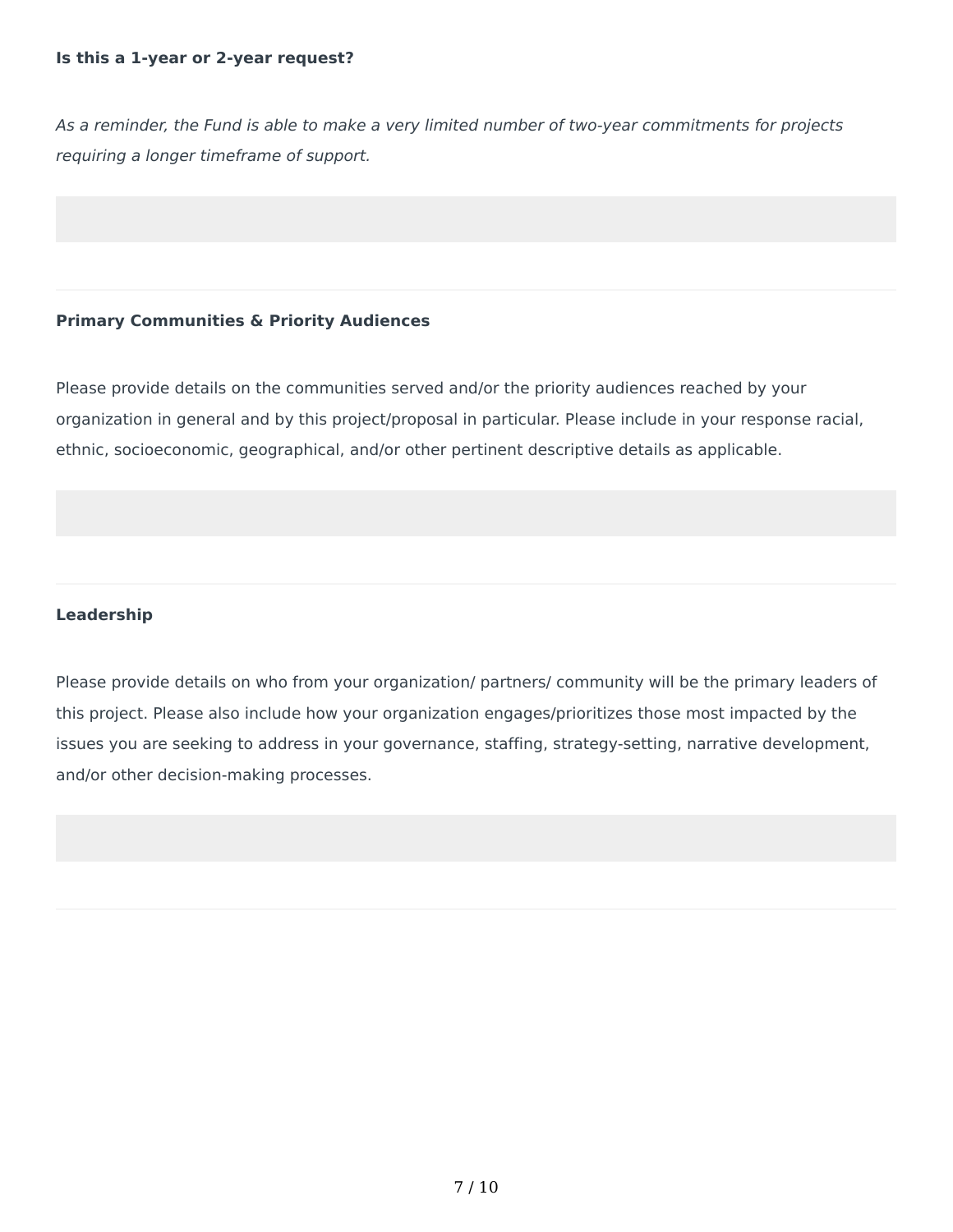#### **Organization Leadership**

#### **Racial Justice**

Please provide a short statement that demonstrates your organization's understanding/ analysis of racism and racial inequities in the food/farm system, and its commitment and actions towards racial justice.

#### **Partnerships**

Please name any partner organizations/networks/consultants you work with or plan to work with who are critical to you accomplishing the work outlined in this proposal.

#### **Additional Information**

Is there any additional information about your project or organization that you'd like to share that hasn't been covered elsewhere? Word Limit: 200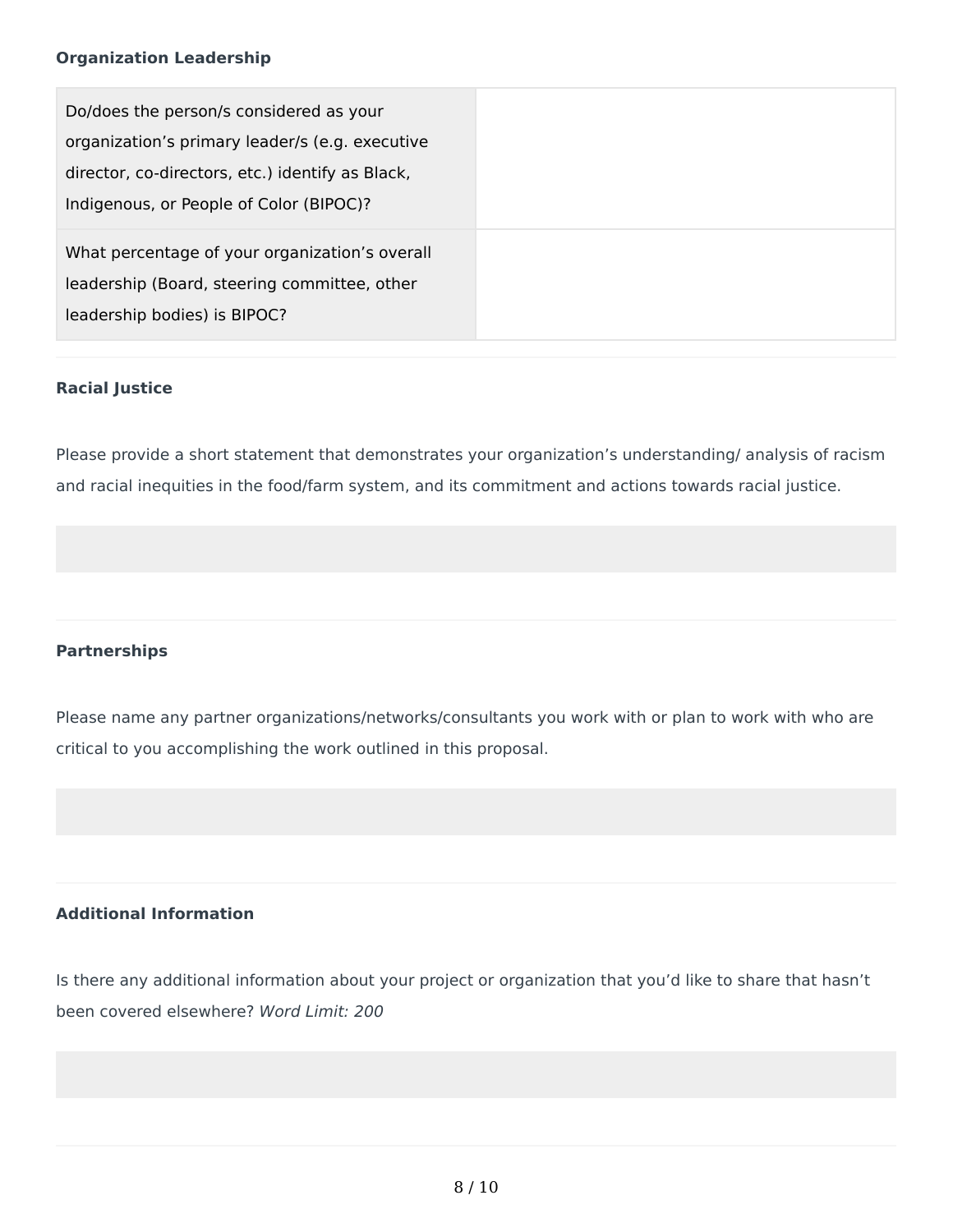#### **Project Financial Information**

The funding range is  $$20,000-$30,000$  over a one-year timeline, with an average grant award of  $$25,000$ ; or a maximum of \$50,000 for a two-year timeline.

| Estimated Project Budget (\$)              |  |
|--------------------------------------------|--|
| 1 year Request Amount (\$)                 |  |
| 2 year Request Amount (\$) (if applicable) |  |
|                                            |  |

#### **Funding Request Narrative**

Please indicate the total amount of funding you are requesting and a short description of how the funds will be used. As a reminder, the funding range for this round is between \$20,000-\$30,000 over a one-year timeline, with an average grant award of  $$25,000$ ; or a maximum of \$50,000 for a two-year timeline.

Example 1: We are requesting \$20,000 for our staff to engage in a digital organizing training and subsequent campaign development. Grant funds will cover training expenses, staff-time, and updates to our database software to better support digital organizing efforts.

Example 2: We are requesting \$50,000 over two years to support deep narrative work amongst our coalition members to uplift Black and Native land sovereignty narratives via earned and digital media work. Funds will support a narrative strategist, staff training, and staff time.